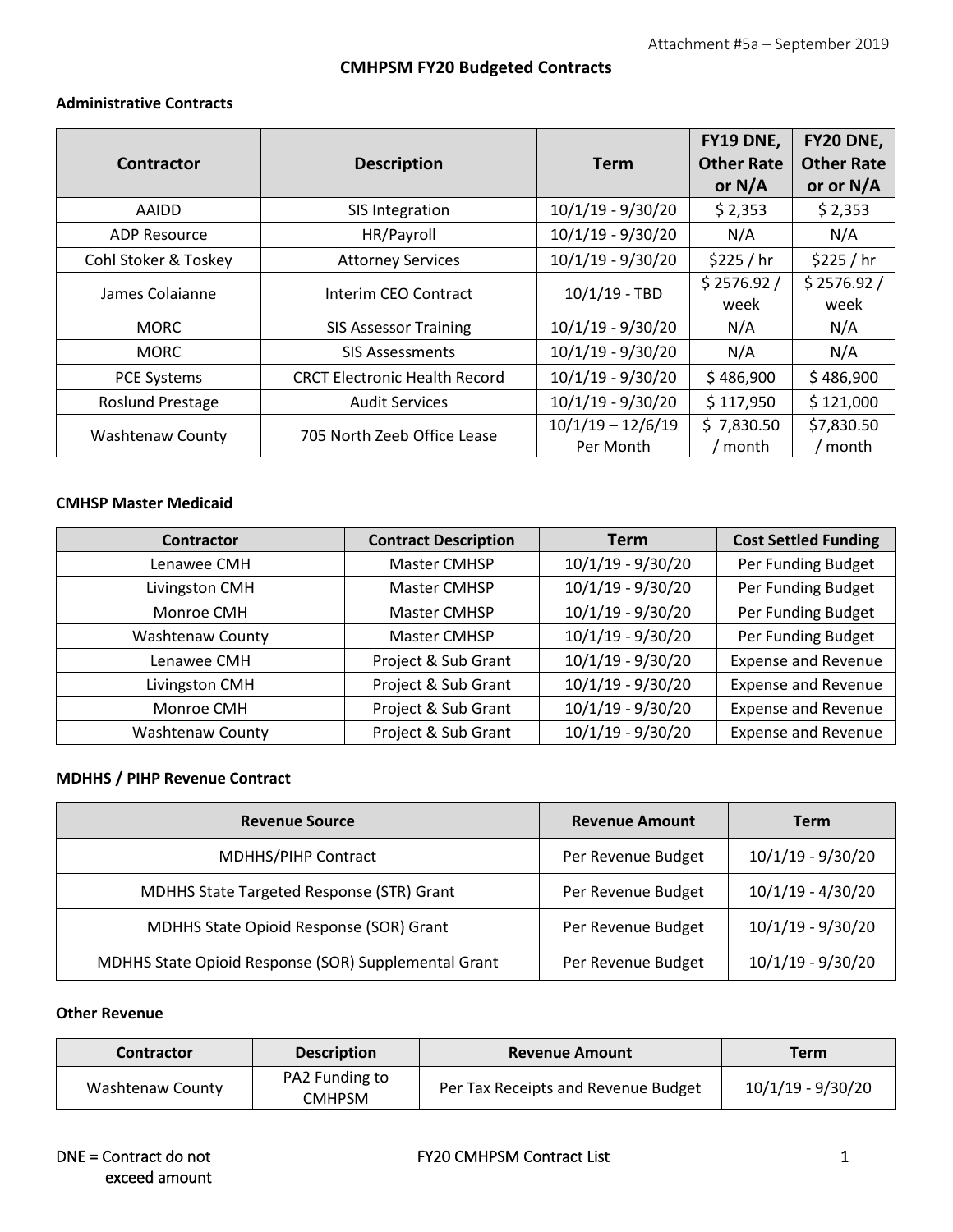### **SUD Core Provider Services – HMP, Block Grant, Medicaid, PA2**

| <b>Contractor</b>  | <b>Description</b>               | <b>Term</b>         | <b>FY19 DNE or</b><br>N/A | FY20 DNE or<br>N/A |
|--------------------|----------------------------------|---------------------|---------------------------|--------------------|
| Dawn Inc           | SUD Core Provider (Fixed Cost)   | $10/1/19 - 9/30/20$ | \$850,000                 | \$850,000          |
| Home of New Vision | SUD Core Provider (Fixed Cost)   | $10/1/19 - 9/30/20$ | \$1,160,441               | \$1,160,441        |
| Lenawee CMH        | SUD Core Provider (Cost Settled) | $10/1/19 - 9/30/20$ | \$1,630,268               | \$1,630,268        |
| Livingston CMH     | SUD Core Provider (Cost Settled) | $10/1/19 - 9/30/20$ | \$1,157,271               | \$1,157,271        |

### **Innovative Strategies Funding Shift to PA2 – PA2 Funding Previously Approved by OPB**

| <b>Type of Project</b>          | <b>Contractor</b>              | <b>Description</b>                   | <b>Term</b>         | <b>FY19</b><br><b>Innovative</b><br><b>Strategies</b><br><b>Funding</b> | <b>FY19 PA2</b><br><b>Funding</b> | <b>FY20 PA2</b><br><b>Funding</b><br><b>DNE</b> |
|---------------------------------|--------------------------------|--------------------------------------|---------------------|-------------------------------------------------------------------------|-----------------------------------|-------------------------------------------------|
| Innovative<br>Strategies to PA2 | Dawn Inc                       | Drug Court                           | $10/1/19 - 9/30/20$ | \$41,888                                                                |                                   | \$41,888                                        |
| Innovative<br>Strategies to PA2 | Home of New<br>Vision          | ROOT Team                            | $10/1/19 - 9/30/20$ | \$76,847                                                                |                                   | \$76,847                                        |
| Innovative<br>Strategies to PA2 | Lenawee CMH                    | Drug Court<br>Peer Recovery<br>Coach | $10/1/19 - 9/30/20$ | \$26,498                                                                |                                   | \$26,498                                        |
| Innovative<br>Strategies to PA2 | Salvation Army<br>Harbor Light | Drug Court                           | $10/1/19 - 9/30/20$ | \$54,600                                                                |                                   | \$54,600                                        |
| Innovative<br>Strategies to PA2 | University of<br>Michigan      | Project STOP                         | $10/1/19 - 9/30/20$ | \$45,718                                                                |                                   | \$62,909                                        |
| Innovative<br>Strategies to PA2 | Washtenaw<br>County            | ROOT Team                            | $10/1/19 - 9/30/20$ | \$47,187                                                                |                                   | \$47,187                                        |

# **SUD PA2 Funded Continuation Projects – PA2 Funding Previously Approved by OPB**

| <b>Type of</b><br>Project | <b>Contractor</b>   | <b>Description</b>                  | Term                | PA <sub>2</sub><br><b>FY19 DNE</b> | PA <sub>2</sub><br><b>FY20 DNE</b> |
|---------------------------|---------------------|-------------------------------------|---------------------|------------------------------------|------------------------------------|
| <b>SUD PA2</b>            | Washtenaw           | <b>SUD Crisis Team and Outreach</b> | $10/1/19 - 9/30/20$ | \$97,683                           | \$97,683                           |
| Funded                    | County              | Supports                            |                     |                                    |                                    |
| <b>SUD PA2</b>            | Avalon              | Integrated Health in PSH            | $10/1/19 - 9/30/20$ | \$155,000                          | \$155,000                          |
| Funded                    |                     |                                     |                     |                                    |                                    |
| <b>SUD PA2</b>            | Dawn Inc            | Case Management & Peer              | $10/1/19 - 9/30/20$ |                                    | \$41,888                           |
| Funded                    |                     | Supports                            |                     | \$41,888                           |                                    |
| <b>SUD PA2</b>            | <b>Growth Works</b> | Drug Educ for Adjudicated Youth     | $10/1/19 - 9/30/20$ | \$7,000                            | \$7,000                            |
| Funded                    |                     |                                     |                     |                                    |                                    |
| SUD PA2                   | <b>Growth Works</b> |                                     | $10/1/19 - 9/30/20$ | \$59,159                           |                                    |
| Funded                    |                     | <b>Enhanced Drug Screening</b>      |                     |                                    | \$59,159                           |
| <b>SUD PA2</b>            | <b>HALO</b>         | <b>SUD Opiate Issue Awareness</b>   | $10/1/19 - 9/30/20$ | \$15,750                           | \$15,750                           |
| Funded                    |                     |                                     |                     |                                    |                                    |
| <b>SUD PA2</b>            |                     |                                     | $10/1/19 - 9/30/20$ |                                    |                                    |
| Funded                    | Hegira              | Project Inspire                     |                     | \$114,390                          | \$114,390                          |
| <b>SUD PA2</b>            | Home of New         | <b>MAT House</b>                    | $10/1/19 - 9/30/20$ | \$28,541                           | \$28,541                           |
| Funded                    | Vision              |                                     |                     |                                    |                                    |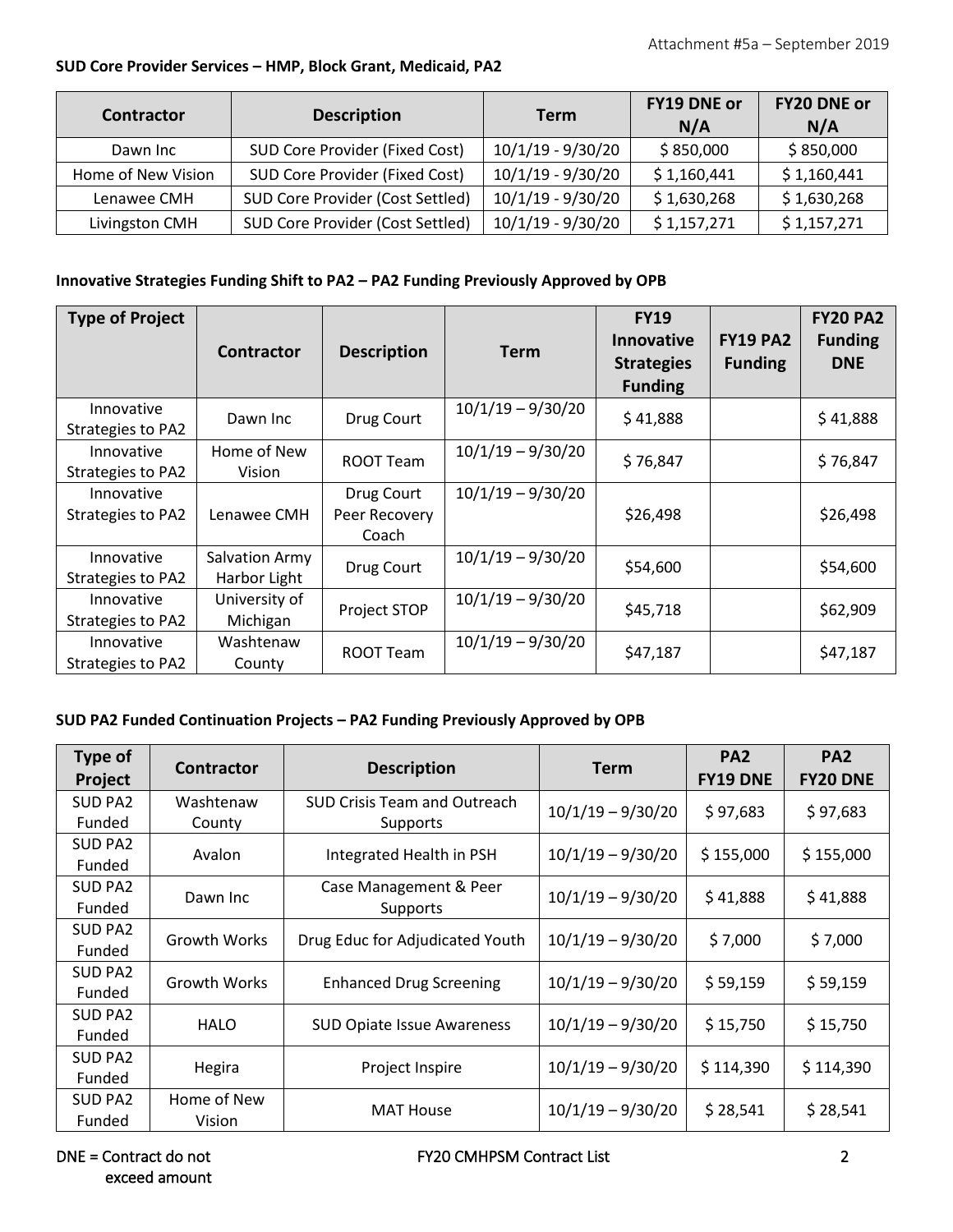| <b>Type of</b><br>Project | Contractor                               | <b>Description</b>                     | <b>Term</b>         | PA <sub>2</sub><br><b>FY19 DNE</b> | <b>PA2</b><br><b>FY20 DNE</b> |
|---------------------------|------------------------------------------|----------------------------------------|---------------------|------------------------------------|-------------------------------|
| <b>SUD PA2</b><br>Funded  | Home of New<br>Vision                    | <b>WRAP</b>                            | $10/1/19 - 9/30/20$ | \$79,723                           | \$79,723                      |
| SUD PA2<br>Funded         | Lenawee County<br>Juvenile Court         | Intensive Home-Based Therapy           | $10/1/19 - 9/30/20$ | \$143,089                          | \$143,089                     |
| <b>SUD PA2</b><br>Funded  | Livingston CMH                           | Wake Up Livingston Coord.              | $10/1/19 - 9/30/20$ | \$40,000                           | \$40,000                      |
| SUD PA2<br>Funded         | Livingston<br>County /<br>Livingston CMH | Livingston Co. Wraparound MOU          | $10/1/19 - 9/30/20$ | \$40,000                           | \$40,000                      |
| SUD PA2<br>Funded         | Ozone / Corner<br>Health                 | <b>SBIRT for Youth Washtenaw</b>       | $10/1/19 - 9/30/20$ | \$150,000                          | \$150,000                     |
| <b>SUD PA2</b><br>Funded  | Salvation Army<br>Harbor Light           | Peer Recovery                          | $10/1/19 - 9/30/20$ | \$25,000                           | \$25,000                      |
| SUD PA2<br>Funded         | Touchstone                               | <b>Recovery Housing PA2</b>            | $10/1/19 - 9/30/20$ | \$60,000                           | \$60,000                      |
| <b>SUD PA2</b><br>Funded  | Unified HIV<br>Health and<br>Beyond      | Community Peer Outreach and<br>Support | $10/1/19 - 9/30/20$ | \$234,248                          | \$234,248                     |
| SUD PA2<br>Funded         | Women<br>Empowering<br>Women             | Post 60 Day Stay                       | $10/1/19 - 9/30/20$ | \$64,040                           | \$64,040                      |

# **SUD PA2 Program Expansion - PA2 Funding Previously Approved by OPB**

| Type of<br><b>Project</b> | Contractor                          | <b>Description</b>            | Term                | <b>FY19 PA2</b><br><b>Funding</b> | <b>FY20 PA2</b><br><b>Funding</b> |
|---------------------------|-------------------------------------|-------------------------------|---------------------|-----------------------------------|-----------------------------------|
| SUD PA2<br><b>FUNDED</b>  | CHRT/Washtenaw<br>Health Initiative | Opioid Project<br>Coordinator | $10/1/19 - 9/30/20$ | \$47,989                          | \$52,989                          |

## **SUD State Targeted Response (STR) Grant Program Continuation (No Cost Extension)**

| Type of<br>Project | <b>Contractor</b>                    | <b>Description</b>                | <b>Term</b>            | <b>FY19</b><br><b>DNE</b> or<br>N/A | <b>FY20 DNE</b><br>or $N/A$ |
|--------------------|--------------------------------------|-----------------------------------|------------------------|-------------------------------------|-----------------------------|
| <b>STR Funded</b>  | Catholic Charities of<br>SE Michigan | <b>STR Project ASSERT</b>         | $10/1/19 -$<br>4/30/20 | \$51,410                            | \$34,599                    |
| <b>STR Funded</b>  | Home of New Vision                   | <b>STR Project ASSERT</b>         | $10/1/19 -$<br>4/30/20 | \$92,770                            | \$38,654                    |
| <b>STR Funded</b>  | Livingston CMHA                      | <b>STR Project ASSERT</b>         | $10/1/19 -$<br>4/30/20 | \$20,833                            | \$20,833                    |
| <b>STR Funded</b>  | Packard Health                       | FFS STR Client Transportation     | $10/1/19 -$<br>4/30/20 | N/A                                 | \$1,000                     |
| <b>STR Funded</b>  | Packard Health                       | FFS STR Monthly Service Incentive | $10/1/19 -$<br>4/30/20 | N/A                                 | \$72,885                    |
| <b>STR Funded</b>  | <b>Family Medical Center</b>         | FFS STR Client Transportation     | $10/1/19 -$<br>4/30/20 | N/A                                 | \$1,000                     |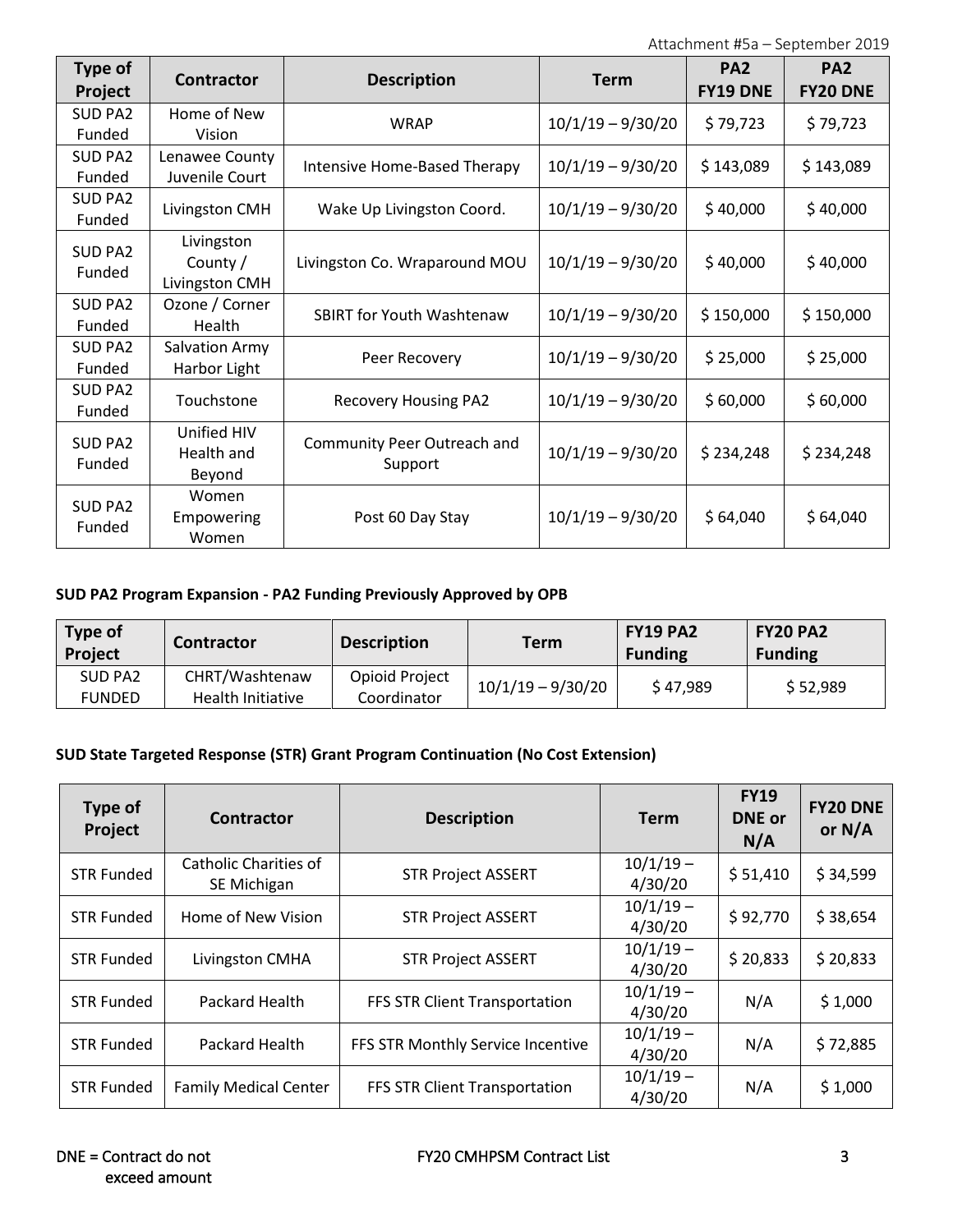| <b>STR Funded</b> | <b>Family Medical Center</b>   | FFS STR Monthly Service Incentive            | $10/1/19 -$<br>4/30/20 | N/A      | \$77,970 |
|-------------------|--------------------------------|----------------------------------------------|------------------------|----------|----------|
| <b>STR Funded</b> | Key Development                | FFS STR Client Transportation                | $10/1/19 -$<br>4/30/20 | N/A      | \$1,000  |
| <b>STR Funded</b> | Key Development                | FFS STR Monthly Service Incentive            | $10/1/19 -$<br>4/30/20 | N/A      | \$6,780  |
| <b>STR Funded</b> | Salvation Army Harbor<br>Light | FFS STR Client Transportation                | $10/1/19 -$<br>4/30/20 | N/A      | \$1,000  |
| <b>STR Funded</b> | Salvation Army Harbor<br>Light | FFS STR Monthly Service Incentive            | $10/1/19 -$<br>4/30/20 | N/A      | \$11,865 |
| <b>STR Funded</b> | Lenawee CMHA                   | <b>STR Strengthening Families</b><br>Program | $10/1/19 -$<br>4/30/20 | \$30,000 | \$10,416 |

## **State Opioid Response (SOR) Grant Program Continuation**

| Type of<br>Project | <b>Contractor</b>                     | <b>Description</b>                                  | <b>Term</b>            | <b>FY19 DNE</b><br>or N/A | <b>FY20 DNE</b><br>or N/A |
|--------------------|---------------------------------------|-----------------------------------------------------|------------------------|---------------------------|---------------------------|
| <b>SOR Funded</b>  | Livingston CMHA                       | SOR Overdose Education and<br>Naloxone Distribution | $10/1/19 -$<br>9/30/20 | \$10,000                  | \$10,000                  |
| <b>SOR Funded</b>  | Livingston CMHA                       | <b>SOR Recovery Housing</b>                         | $10/1/19 -$<br>9/30/20 | \$21,113                  | \$21,113                  |
| <b>SOR Funded</b>  | Livingston CMHA                       | <b>SOR OUD Recovery Services</b>                    | $10/1/19 -$<br>9/30/20 | \$17,789                  | \$17,790                  |
| <b>SOR Funded</b>  | Home of New Vision                    | <b>SOR Recovery Housing MAT</b><br>House for Women  | $10/1/19 -$<br>9/30/20 | \$60,000                  | \$60,000                  |
| <b>SOR Funded</b>  | Home of New Vision                    | <b>SOR Outpatient Peer Support</b>                  | $10/1/19 -$<br>9/30/20 | \$47,439                  | \$47,439                  |
| <b>SOR Funded</b>  | Home of New Vision                    | <b>SOR OUD Recovery Services</b>                    | $10/1/19 -$<br>9/30/20 | \$17,789                  | \$17,789                  |
| <b>SOR Funded</b>  | <b>Workit Health</b>                  | <b>SOR OUD Treatment</b>                            | $10/1/19 -$<br>9/30/20 | \$52,500                  | \$94,877                  |
| <b>SOR Funded</b>  | EMU                                   | <b>SOR Prime for Life</b>                           | $10/1/19 -$<br>9/30/20 | \$32,834                  | \$32,833                  |
| <b>SOR Funded</b>  | St. Joe Mercy Chelsea                 | <b>SOR Guiding Good Choices</b>                     | $10/1/19 -$<br>9/30/20 | \$62,043                  | \$62,043                  |
| <b>SOR Funded</b>  | <b>Family Medical Center</b>          | <b>SOR Outpatient Peer Support</b>                  | $10/1/19 -$<br>9/30/20 | \$47,439                  | \$47,439                  |
| <b>SOR Funded</b>  | Catholic Charities of<br>Southeast MI | <b>SOR OUD Recovery Services</b>                    | $10/1/19 -$<br>9/30/20 | \$17,790                  | \$17,789                  |
| <b>SOR Funded</b>  | Lenawee CMHA                          | <b>SOR OUD Recovery Services</b>                    | $10/1/19 -$<br>9/30/20 | \$17,789                  | \$17,789                  |
| <b>SOR Funded</b>  | Monroe CMHA                           | SOR MI REP II                                       | $10/1/19 -$<br>9/30/20 | \$424,171                 | $$142,035*$               |

\*Anticipated reallocation of Block Grant funds by MDHHS to match FY19 funding level.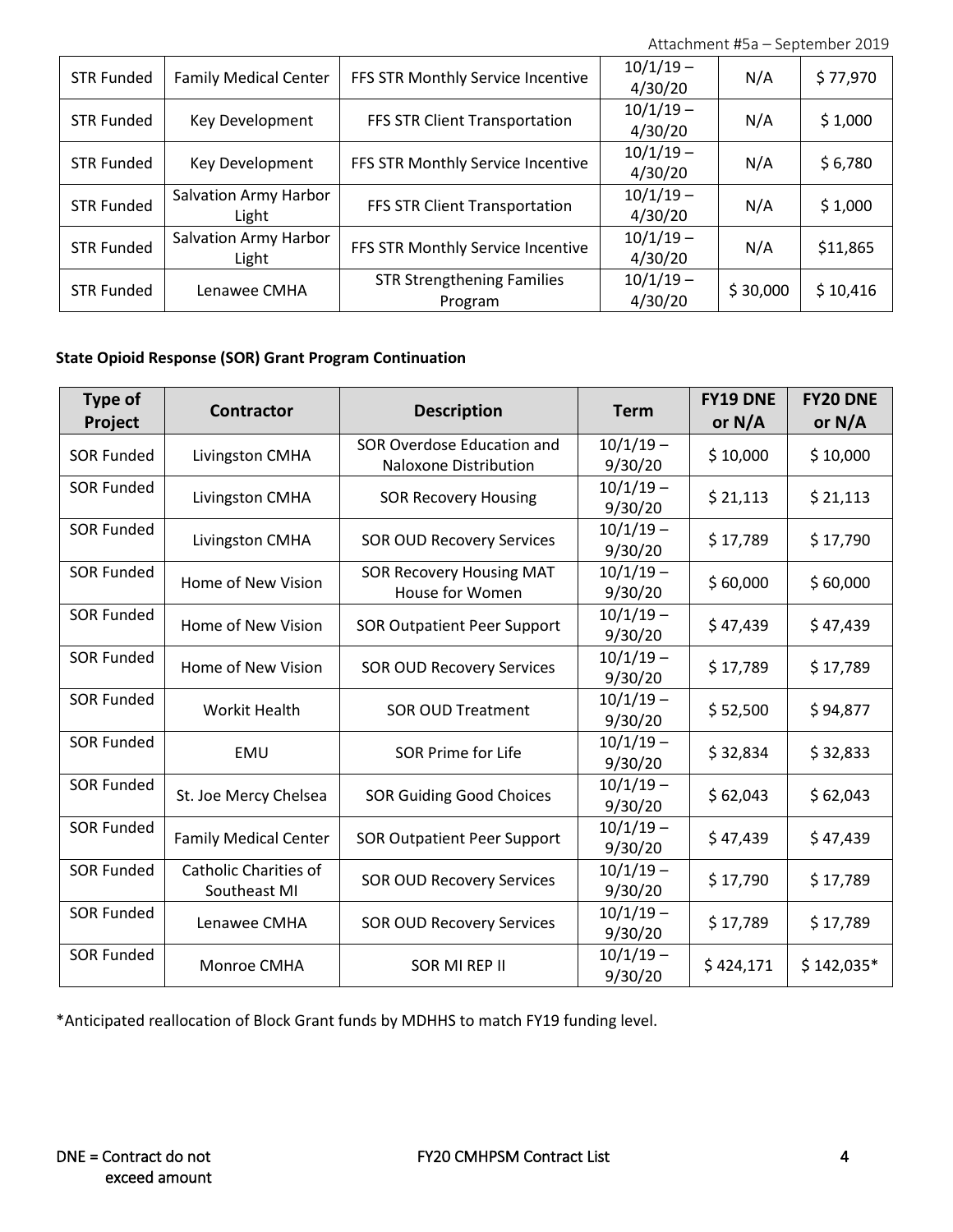## **State Opioid Response (SOR) Supplemental Grant Program Continuation**

| <b>Type of Project</b>     | Contractor       | <b>Description</b>                | <b>Term</b>            | <b>FY19 DNE</b><br>or $N/A$ | <b>FY20 DNE</b><br>or $N/A$ |
|----------------------------|------------------|-----------------------------------|------------------------|-----------------------------|-----------------------------|
| SOR Supplemental<br>Funded | Workit<br>Health | SOR Supplemental OUD<br>Treatment | $10/1/19 -$<br>9/30/20 | \$22,500                    | \$105,400                   |

#### **SUD Other Services- Program Continuation - PA2 Funding Previously Approved by OPB**

| Type of         |                   |                    |             | <b>FY19 Block</b> | <b>FY19 PA2</b> | <b>FY20 Block</b> | <b>FY20 PA2</b> |
|-----------------|-------------------|--------------------|-------------|-------------------|-----------------|-------------------|-----------------|
| Project         | <b>Contractor</b> | <b>Description</b> | <b>Term</b> | Grant             | <b>Funding</b>  | Grant             | <b>Funding</b>  |
|                 |                   |                    |             | <b>Funding</b>    |                 | <b>Funding</b>    |                 |
| SUD Other       | Catholic          | Case               | $10/1/19 -$ | \$119,866         |                 | \$119,866         |                 |
| <b>Services</b> | Charities of      | Management &       | 9/30/20     |                   |                 |                   |                 |
|                 | SE MI             | Peer Supports      |             |                   |                 |                   |                 |
| SUD Other       | Catholic          | Monroe             | $10/1/19 -$ | \$181,680         | \$103,333       | \$181,680         | \$103,333       |
| <b>Services</b> | Charities of      | Engagement         | 9/30/20     |                   |                 |                   |                 |
|                 | SE MI             | Center             |             |                   |                 |                   |                 |
| SUD Other       | Home of           | Engagement         | $10/1/19 -$ | \$160,000         | \$240,000       | \$160,000         | \$240,000       |
| <b>Services</b> | New Vision        | Center             | 9/30/20     |                   |                 |                   |                 |
| SUD Other       | Home of           | Recovery           | $10/1/19 -$ | \$134,998         | \$244,274       | \$134,998         | \$244,274       |
| <b>Services</b> | New Vision        | Support            | 9/30/20     |                   |                 |                   |                 |
|                 |                   | <b>Services</b>    |             |                   |                 |                   |                 |
| SUD Other       | Livingston        | Livingston         | $10/1/19 -$ | \$100,694         | \$401,041       | \$100,694         | \$401,041       |
| <b>Services</b> | <b>CMH</b>        | Engagement         | 9/30/20     |                   |                 |                   |                 |
|                 |                   | Center             |             |                   |                 |                   |                 |

## **SUD Other Services- Program Expansion - PA2 Funding Previously Approved by OPB**

| Type of<br>Project           | <b>Contractor</b>                 | <b>Description</b>              | <b>Term</b>        | <b>FY19 Block</b><br>Grant<br><b>Funding</b> | <b>FY19 PA2</b><br><b>Funding</b> | <b>FY20 Block</b><br>Grant<br><b>Funding</b> | <b>FY20 PA2</b><br><b>Funding</b> |
|------------------------------|-----------------------------------|---------------------------------|--------------------|----------------------------------------------|-----------------------------------|----------------------------------------------|-----------------------------------|
| SUD Other<br>Services        | Lenawee<br><b>CMH</b>             | Lenawee<br>Engagement<br>Center | 10/1/19<br>9/30/20 | \$159,964                                    | \$133,739                         |                                              | \$472,698                         |
| SUD Other<br><b>Services</b> | Catholic<br>Charities of<br>SE MI | Monroe<br>Engagement<br>Center  | 10/1/19<br>9/30/20 | \$181,680                                    | \$103,333                         | \$181,680*                                   | $$103,333*$                       |

\*Monroe Engagement Center expansion funding amounts will likely be brought back to a future OPB and Regional Board after an analysis of FY19 costs.

#### **SUD Women's Specialty Continuation Funding- PA2 Funding Previously Approved by OPB**

| Type of<br>Project | <b>Contractor</b> | <b>Description</b> | Term    | <b>FY19 Block</b><br>Grant<br><b>Funding</b> | <b>FY19 PA2</b><br><b>Funding</b> | <b>FY20 Block</b><br>Grant<br><b>Funding</b> | <b>FY20 PA2</b><br><b>Funding</b> |
|--------------------|-------------------|--------------------|---------|----------------------------------------------|-----------------------------------|----------------------------------------------|-----------------------------------|
| Women's            | Catholic          | Women's            | 10/1/19 | \$94,293                                     | \$100,000                         | \$94,293                                     | \$100,000                         |
| Specialty          | Charities of      | Specialty          |         |                                              |                                   |                                              |                                   |
|                    | SE MI             |                    | 9/30/20 |                                              |                                   |                                              |                                   |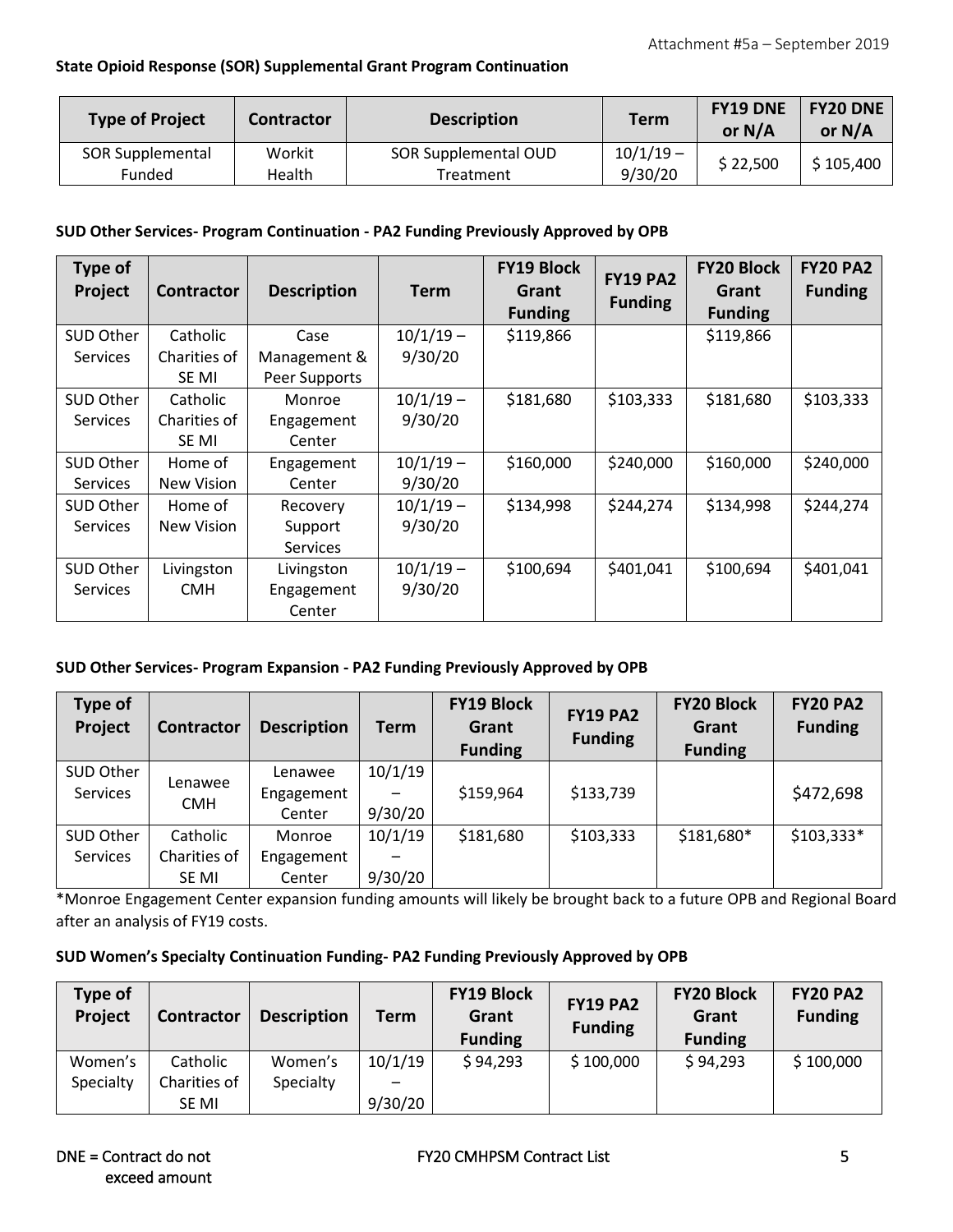| Type of<br>Project | <b>Contractor</b> | <b>Description</b> | <b>Term</b> | <b>FY19 Block</b><br>Grant<br><b>Funding</b> | <b>FY19 PA2</b><br><b>Funding</b> | <b>FY20 Block</b><br>Grant<br><b>Funding</b> | <b>FY20 PA2</b><br><b>Funding</b> |
|--------------------|-------------------|--------------------|-------------|----------------------------------------------|-----------------------------------|----------------------------------------------|-----------------------------------|
| Women's            | Home of           | Women's            | 10/1/19     | \$174,458                                    | \$142,952                         | \$174,458                                    | \$142,952                         |
| Specialty          | New Vision        | Specialty          |             |                                              |                                   |                                              |                                   |
|                    |                   |                    | 9/30/20     |                                              |                                   |                                              |                                   |
| Women's            | Lenawee           | Women's            | 10/1/19     | \$23,658                                     |                                   | \$23,658                                     |                                   |
| Specialty          | <b>CMH</b>        | Specialty          |             |                                              |                                   |                                              |                                   |
|                    |                   |                    | 9/30/20     |                                              |                                   |                                              |                                   |
| Women's            | Livingston        | Women's            | 10/1/19     | \$123,248                                    |                                   | \$123,248                                    |                                   |
| Specialty          | <b>CMH</b>        | Specialty          |             |                                              |                                   |                                              |                                   |
|                    |                   |                    | 9/30/20     |                                              |                                   |                                              |                                   |
| Women's            | Home of           | Enhancing          | 10/1/19     | \$115,619                                    |                                   | \$115,619                                    |                                   |
| Specialty          | New Vision        | Pregnant           |             |                                              |                                   |                                              |                                   |
|                    |                   | Women              | 9/30/20     |                                              |                                   |                                              |                                   |
|                    |                   | Opiate Team        |             |                                              |                                   |                                              |                                   |

## **SUD Prevention Continuation Funding – PA2 Funding Previously Approved by OPB**

| <b>Type of</b><br>Project | <b>Contractor</b>                              | <b>Description</b>                      | <b>Term</b>        | <b>FY19 Block</b><br>Grant<br><b>Funding</b> | <b>FY19 PA2</b><br><b>Funding</b> | <b>FY20 Block</b><br>Grant<br><b>Funding</b> | <b>FY20 PA2</b><br><b>Funding</b> |
|---------------------------|------------------------------------------------|-----------------------------------------|--------------------|----------------------------------------------|-----------------------------------|----------------------------------------------|-----------------------------------|
| SUD<br>Prevention         | Catholic<br>Charities of<br>SE MI              | Student<br>Leadership<br>Teams          | 10/1/19<br>9/30/20 | \$114,318                                    |                                   | \$114,318                                    |                                   |
| <b>SUD</b><br>Prevention  | Catholic<br>Social<br>Services of<br>Washtenaw | CAGE<br>Screening                       | 10/1/19<br>9/30/20 | \$28,727                                     |                                   | \$28,727                                     |                                   |
| SUD<br>Prevention         | Catholic<br>Social<br>Services of<br>Washtenaw | Get<br>Connected                        | 10/1/19<br>9/30/20 | \$30,965                                     |                                   | \$30,965                                     |                                   |
| SUD<br>Prevention         | Catholic<br>Social<br>Services of<br>Washtenaw | Prevention<br><b>Services</b>           | 10/1/19<br>9/30/20 | \$10,000                                     |                                   | \$10,000                                     |                                   |
| SUD<br>Prevention         | Eastern<br>Michigan                            | Prevention<br>Theatre<br>Collective     | 10/1/19<br>9/30/20 | \$73,647                                     |                                   | \$73,647                                     |                                   |
| <b>SUD</b><br>Prevention  | Karen<br>Bergbower<br>&<br>Associates          | Lenawee<br>Synar/DYTUR<br>Prevention    | 10/1/19<br>9/30/20 | \$21,432                                     | \$3,000                           | \$21,432                                     | \$3,000                           |
| SUD<br>Prevention         | Karen<br>Bergbower<br>&<br>Associates          | Livingston<br>Synar/DYTUR<br>Prevention | 10/1/19<br>9/30/20 | \$19,901                                     | \$1,400                           | \$19,901                                     | \$1,400                           |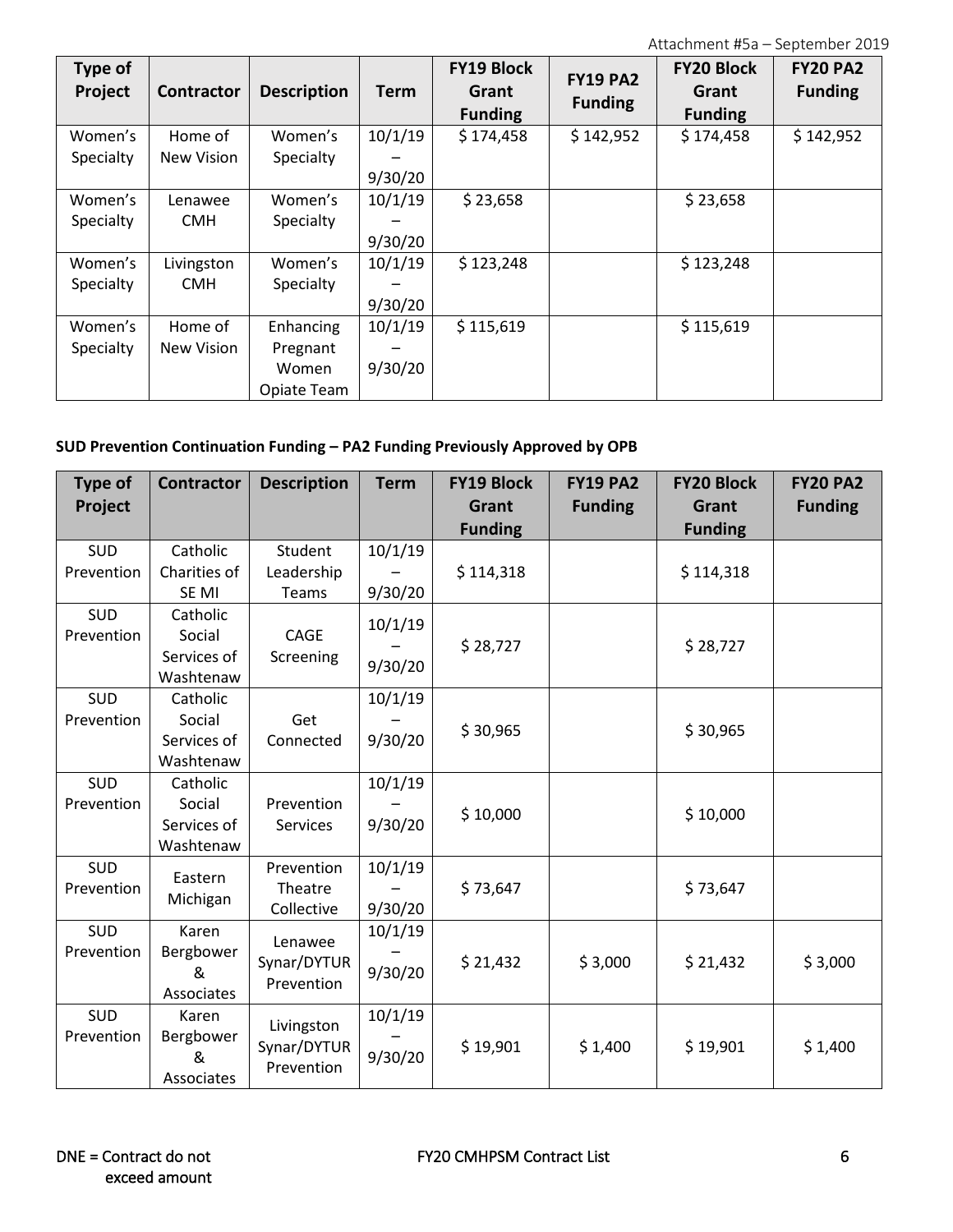| Type of<br>Project       | <b>Contractor</b>                             | <b>Description</b>                         | <b>Term</b>        | <b>FY19 Block</b><br>Grant | <b>FY19 PA2</b><br><b>Funding</b> | <b>FY20 Block</b><br>Grant | <b>FY20 PA2</b><br><b>Funding</b> |
|--------------------------|-----------------------------------------------|--------------------------------------------|--------------------|----------------------------|-----------------------------------|----------------------------|-----------------------------------|
|                          |                                               |                                            |                    | <b>Funding</b>             |                                   | <b>Funding</b>             |                                   |
| SUD<br>Prevention        | Karen<br>Bergbower<br>&<br>Associates         | Monroe<br>Synar/DYTUR<br>Prevention        | 10/1/19<br>9/30/20 | \$28,575                   | \$1,600                           | \$28,575                   | \$1,600                           |
| SUD<br>Prevention        | Karen<br>Bergbower<br>&<br>Associates         | Washtenaw<br>Synar/DYTUR<br>Prevention     | 10/1/19<br>9/30/20 | \$43,099                   | \$2,000                           | \$43,099                   | \$2,000                           |
| SUD<br>Prevention        | Lenawee<br><b>CMH</b>                         | Community<br><b>Trials</b><br>Intervention | 10/1/19<br>9/30/20 | \$23,194                   | \$1,000                           |                            |                                   |
| <b>SUD</b><br>Prevention | Lenawee<br><b>CMH</b>                         | Do Your Part                               | 10/1/19<br>9/30/20 | \$13,787                   |                                   |                            |                                   |
| SUD<br>Prevention        | Lenawee<br><b>CMH</b>                         | Student<br>Leadership<br>Teams             | 10/1/19<br>9/30/20 | \$32,019                   |                                   |                            |                                   |
| SUD<br>Prevention        | Livingston<br>County<br>Catholic<br>Charities | <b>CBSG</b>                                | 10/1/19<br>9/30/20 | \$47,449                   |                                   | \$47,449                   |                                   |
| SUD<br>Prevention        | Livingston<br>County<br>Catholic<br>Charities | <b>CMCA</b>                                | 10/1/19<br>9/30/20 | \$73,145                   | \$3,000                           | \$73,145                   | \$3,000                           |
| SUD<br>Prevention        | Livingston<br>County<br>Catholic<br>Charities | Safe Homes                                 | 10/1/19<br>9/30/20 | \$4,000                    |                                   | \$4,000                    |                                   |
| SUD<br>Prevention        | Livingston<br>County<br>Catholic<br>Charities | Youth Led<br>Prevention                    | 10/1/19<br>9/30/20 | \$59,142                   |                                   | \$59,142                   |                                   |
| SUD<br>Prevention        | St. Joe's<br>Mercy -<br>Chelsea               | SRSLY                                      | 10/1/19<br>9/30/20 | \$48,509                   |                                   | \$48,509                   |                                   |
| <b>SUD</b><br>Prevention | University<br>of Michigan                     | Project<br><b>Success</b>                  | 10/1/19<br>9/30/20 | \$58,800                   |                                   | \$58,800                   |                                   |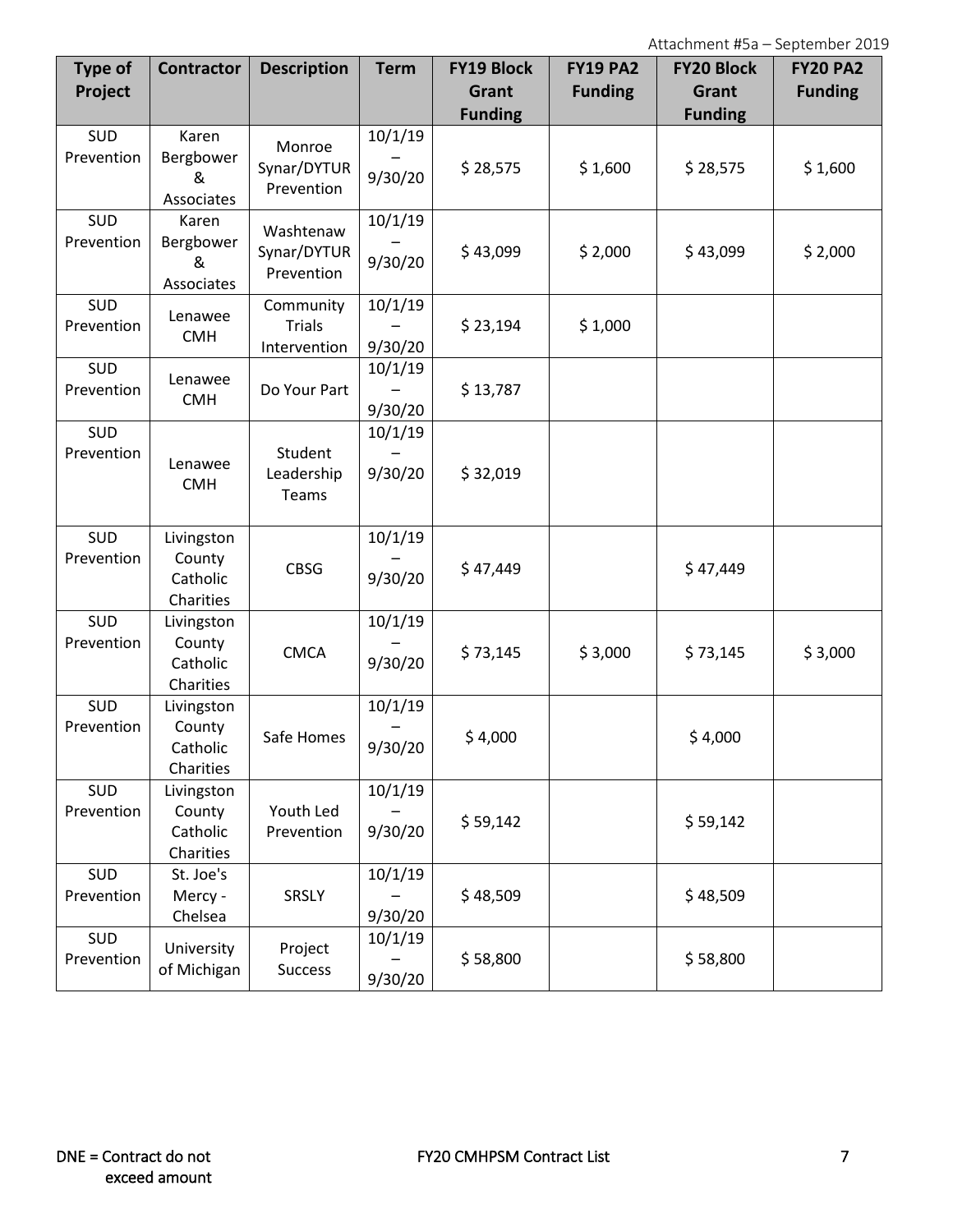## **SUD Prevention Program Continuation – Funding Shift from Block Grant to PA2**

| Type of<br>Project | Contractor                | <b>Description</b> | <b>Term</b>         | <b>FY19 Block</b><br><b>Grant Funding</b> | <b>FY19 PA2</b><br><b>Funding</b> | <b>FY20 PA2</b><br><b>Funding</b> |
|--------------------|---------------------------|--------------------|---------------------|-------------------------------------------|-----------------------------------|-----------------------------------|
| <b>SUD</b>         | Livingston County         | Project            | $10/1/19 - 9/30/20$ | \$212,368                                 |                                   | \$212,368                         |
| Prevention         | <b>Catholic Charities</b> | <b>Success</b>     |                     |                                           |                                   |                                   |
| <b>SUD</b>         | Monroe County             | <b>SUD</b>         | $10/1/19 - 9/30/20$ | \$117,469                                 |                                   | \$117,469                         |
| Prevention         | ISD                       | Prevention         |                     |                                           |                                   |                                   |
| <b>SUD</b>         | University of             | Project            | $10/1/19 - 9/30/20$ |                                           |                                   | \$58,800                          |
| Prevention         | Michigan                  | <b>Success</b>     |                     | \$58,800                                  |                                   |                                   |

## **SUD Prevention Program Expansion – PA2 Funding Previously Approved by OPB**

| <b>Type of</b><br>Project | <b>Contractor</b> | <b>Description</b> | <b>Term</b> | <b>FY19 Block</b><br>Grant<br><b>Funding</b> | <b>FY19 PA2</b><br><b>Funding</b> | <b>FY20 PA2</b> |
|---------------------------|-------------------|--------------------|-------------|----------------------------------------------|-----------------------------------|-----------------|
| <b>SUD</b>                | Karen Bergbower   | Vaping             | $10/1/19 -$ |                                              | \$20,687                          | \$27,128        |
| Prevention                | & Associates      | Initiative         | 9/30/20     |                                              |                                   |                 |
| <b>SUD</b>                | St. Joe's Mercy - | Project            | $10/1/19 -$ | \$55,428                                     |                                   | \$88,670        |
| Prevention                | Chelsea           | <b>Success</b>     | 9/30/20     |                                              |                                   |                 |

## **SUD Prevention New Program - PA2 Funding Previously Approved by OPB**

| Type of<br>Project       | Contractor                                  | <b>Description</b>                                                 | <b>Term</b>            | <b>FY19 Block</b><br>Grant<br><b>Funding</b> | <b>FY19 PA2</b><br><b>Funding</b> | <b>FY20 PA2</b> |
|--------------------------|---------------------------------------------|--------------------------------------------------------------------|------------------------|----------------------------------------------|-----------------------------------|-----------------|
| <b>SUD</b><br>Prevention | United Way of<br>Monroe/Lenawee<br>Counties | <b>Monroe County</b><br>Substance Abuse<br>Prevention<br>Coalition | $10/1/19 -$<br>9/30/20 |                                              |                                   | \$100,000       |

## **Memorandums of Understanding / Coordination Agreements / Data-Use Agreements (No Funding)**

|                            | <b>Current Medicaid Health Plan Coordination Agreements</b> |
|----------------------------|-------------------------------------------------------------|
| Aetna Health Plan          |                                                             |
| <b>Blue Cross Complete</b> |                                                             |
| <b>McLaren Health Plan</b> |                                                             |
| Meridian Health Plan       |                                                             |
| Molina Healthcare          |                                                             |
| UnitedHealthcare           |                                                             |

| <b>Electronic Health Record Data Exchange Agreement</b>     |
|-------------------------------------------------------------|
| MiHIN (Michigan Health Information Network Shared Services) |
| <b>Great Lakes Health Connect</b>                           |

#### **Data-Use Agreements**

Michigan Department of Health and Human Services (CC360 & Monthly Extract)

Michigan Department of Health and Human Services (SIS Online)

Community Mental Health Services of Livingston County (CC360 & Monthly Extract)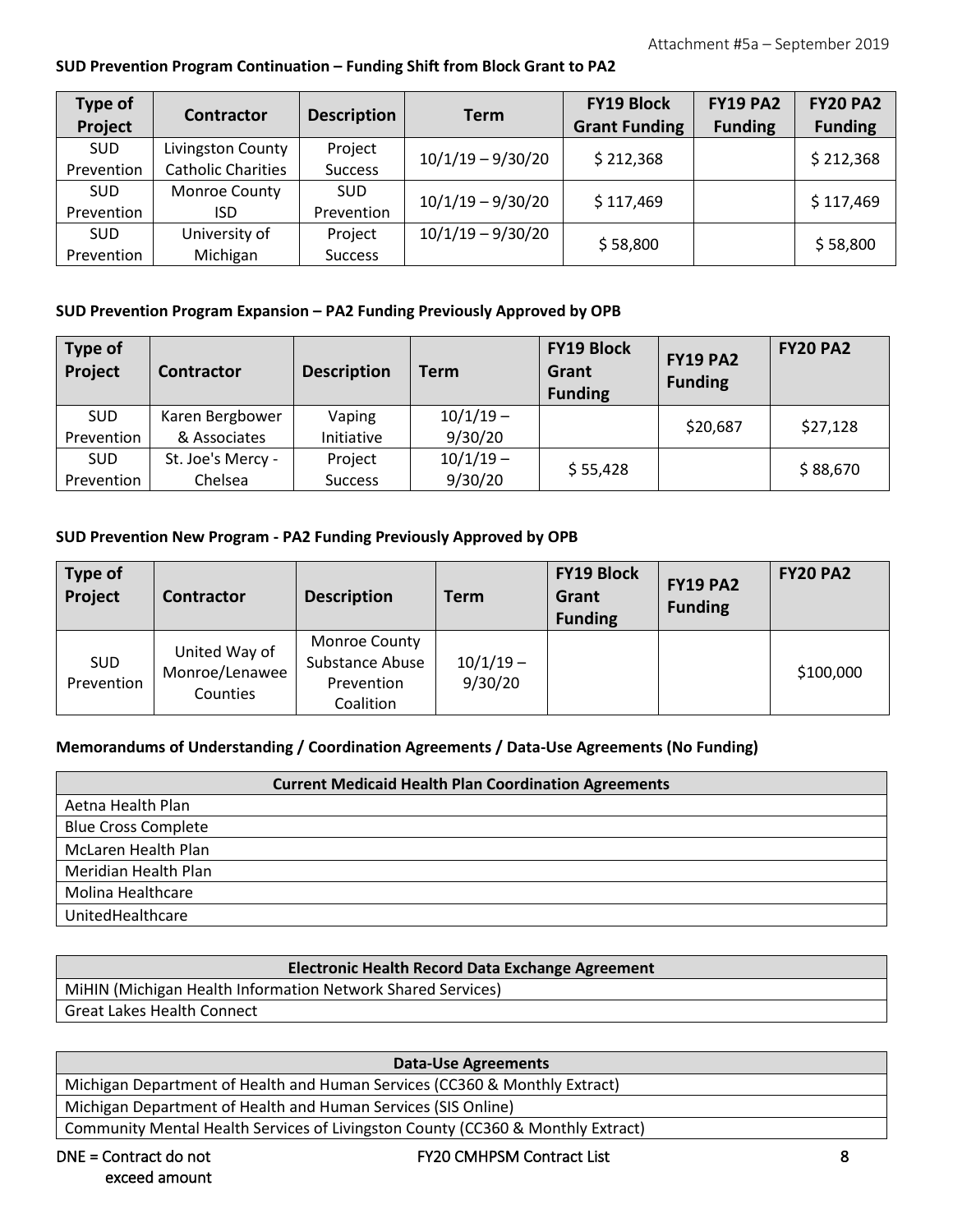| Lenawee Community Mental Health Authority (CC360 & Monthly Extract & SIS Online) |
|----------------------------------------------------------------------------------|
| Monroe Community Mental Health Authority (CC360 & Monthly Extract & SIS Online)  |
| Washtenaw County Community Mental Health (CC360 & Monthly Extract & SIS Online)  |
| PCE Systems (CC360 & Monthly Extract)                                            |

### **SUD Fee-For-Service In-Network Contracts**

| <b>Contractor</b>                       | <b>FY19-20 Term</b> |
|-----------------------------------------|---------------------|
| Ann Arbor Treatment Center - CRC Health | $10/1/18 - 9/30/20$ |
| <b>Bear River</b>                       | $10/1/18 - 9/30/20$ |
| Catholic Charities of SE Michigan       | $10/1/18 - 9/30/20$ |
| Dawn Inc                                | $10/1/18 - 9/30/20$ |
| Hegira                                  | $10/1/18 - 9/30/20$ |
| Boysville/Holy Cross/Kairos             | $10/1/18 - 9/30/20$ |
| Home of New Vision                      | $10/1/18 - 9/30/20$ |
| Passion of Mind                         | $10/1/18 - 9/30/20$ |
| Personalized Nursing Light House        | $10/1/18 - 9/30/20$ |
| <b>Premier Services</b>                 | $10/1/18 - 9/30/20$ |
| Salvation Army Harbor Light             | $10/1/18 - 9/30/20$ |
| Therapeutics, LLC.                      | $10/1/18 - 9/30/20$ |
| Touchstone                              | $10/1/18 - 9/30/20$ |
| Trinity Health - Greenbrook             | $10/1/18 - 9/30/20$ |
| Women Empowering Women                  | $10/1/18 - 9/30/20$ |

## **SUD Fee-For-Service (Out of Network) Contracts**

| <b>Contractor</b>       | <b>Term</b>         |
|-------------------------|---------------------|
| Sacred Heart            | $10/1/18 - 9/30/20$ |
| <b>Victory Clinical</b> | $10/1/18 - 9/30/20$ |

# **FY20 CMHPSM SUD Fee-For-Service Contract Standard Fee Schedules**

| <b>FY20 SUD Fee-for-Service Contract Fee Schedule</b> |           |                               |                 |          |   | <b>COVERAGE</b> |   | 10/1/2019    |                                          |
|-------------------------------------------------------|-----------|-------------------------------|-----------------|----------|---|-----------------|---|--------------|------------------------------------------|
| <b>HCPCS/</b><br><b>CPT</b>                           |           | <b>MOD</b> SERVICE            | <b>DURATION</b> | Rate     |   |                 |   |              | MED HMP SABG PA2 Difference<br>from FY19 |
| 90791                                                 | HF        | <b>Psychiatric Evaluation</b> | Encounter       | \$100.00 | ✔ |                 |   |              |                                          |
| 90792                                                 | <b>HF</b> | <b>Psychiatric Evaluation</b> | Encounter       | \$175.00 | v | ✔               |   | $\checkmark$ |                                          |
| 90832                                                 | HF        | 30 minutes of Psychotherapy   | Encounter       | \$60.00  | ✓ | $\checkmark$    | ✔ | ✓            |                                          |
| 90834                                                 | HF        | 45 minutes of Psychotherapy   | Encounter       | \$85.00  |   |                 |   |              |                                          |
| 90837                                                 | <b>HF</b> | 60 minutes of Psychotherapy   | Encounter       | \$110.00 | ✓ | $\checkmark$    | v | $\checkmark$ |                                          |
| 90853                                                 | HF        | Group Therapy per Session     | Encounter       | \$26.00  | ✓ | √               |   | ✓            |                                          |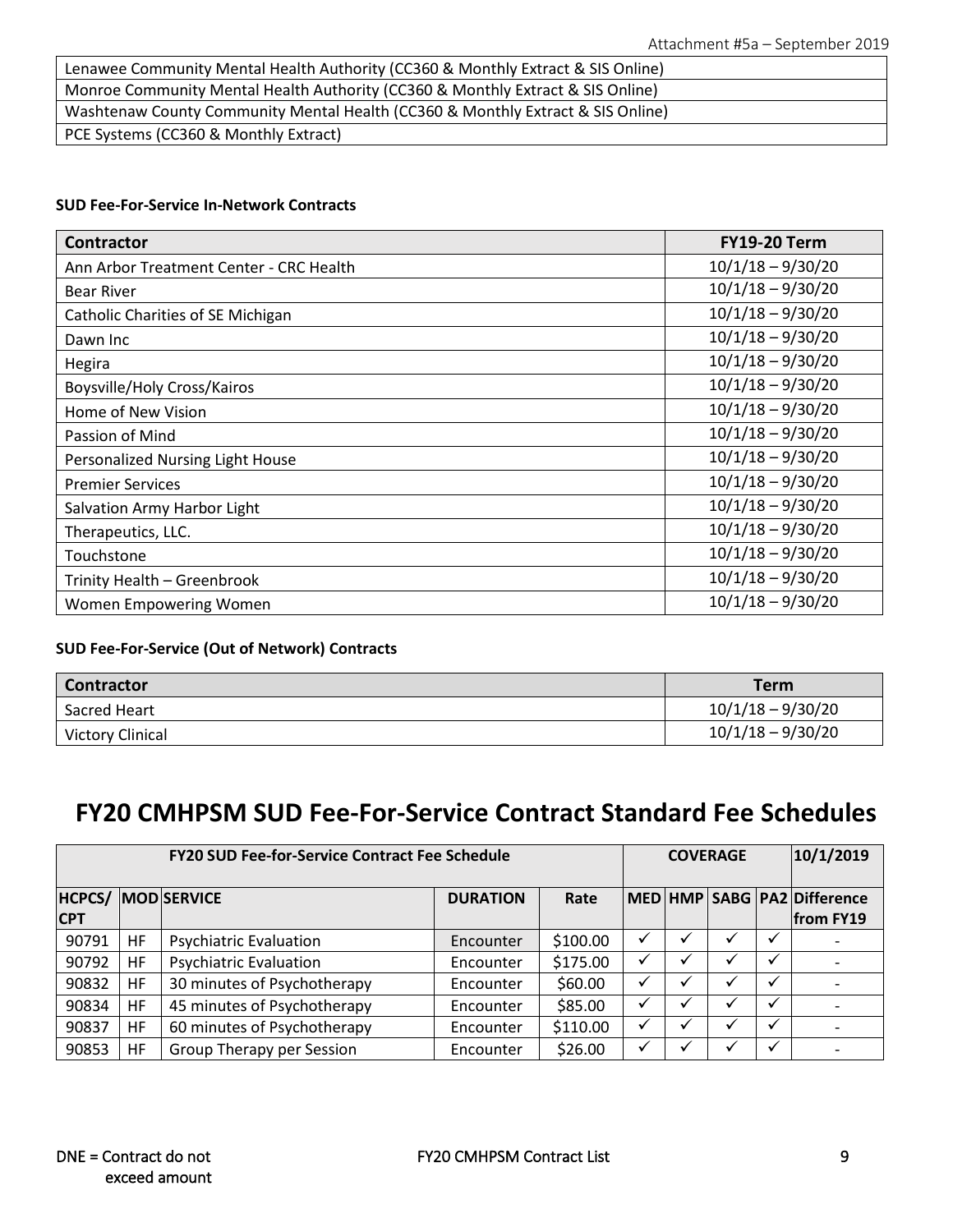| <b>FY20 SUD Fee-for-Service Contract Fee Schedule</b> |           |                                                                                                                                                                                                                                          |                 | <b>COVERAGE</b> |                         |              |                         | 10/1/2019               |                                          |
|-------------------------------------------------------|-----------|------------------------------------------------------------------------------------------------------------------------------------------------------------------------------------------------------------------------------------------|-----------------|-----------------|-------------------------|--------------|-------------------------|-------------------------|------------------------------------------|
| <b>CPT</b>                                            |           | <b>HCPCS/ MOD SERVICE</b>                                                                                                                                                                                                                | <b>DURATION</b> | Rate            |                         |              |                         |                         | MED HMP SABG PA2 Difference<br>from FY19 |
| 96372                                                 |           | Therapeutic, prophylactic, diagnostic<br>injection, doctor on site<br>Medication<br>Administration<br>therapeutic,<br>prophylactic,<br>or<br>diagnostic<br>injection<br>(specify<br>substance or drug); subcutaneous or<br>intramuscular | Encounter       | \$30.00         | ✓                       | ✓            | ✓                       | ✓                       |                                          |
| 97810                                                 |           | Acupuncture 1 or more needles,<br>initial 15 minutes                                                                                                                                                                                     | Encounter       | \$40.00         |                         |              | ✓                       | ✓                       |                                          |
| 97811                                                 |           | Acupuncture 1 or more needles,<br>each additional 15 minutes                                                                                                                                                                             | Encounter       | \$40.00         |                         |              | $\checkmark$            | ✓                       |                                          |
| 99201                                                 | <b>HF</b> | <b>E&amp;M New Patient Low</b>                                                                                                                                                                                                           | Encounter       | \$40.00         | $\checkmark$            | $\checkmark$ | $\checkmark$            | $\checkmark$            | $\overline{\phantom{0}}$                 |
| 99202                                                 | HF        | <b>E&amp;M New Patient Med</b>                                                                                                                                                                                                           | Encounter       | \$60.00         | $\overline{\checkmark}$ | $\checkmark$ | $\checkmark$            | $\checkmark$            |                                          |
| 99203                                                 | HF        | <b>E&amp;M New Patient High</b>                                                                                                                                                                                                          | Encounter       | \$80.00         | $\checkmark$            | ✓            | ✓                       | $\checkmark$            | $\qquad \qquad \blacksquare$             |
| 99204                                                 | <b>HF</b> | <b>E&amp;M New Patient High</b>                                                                                                                                                                                                          | Encounter       | \$90.00         | $\checkmark$            | $\checkmark$ | ✓                       | $\checkmark$            |                                          |
| 99205                                                 | HF        | <b>E&amp;M New Patient High</b>                                                                                                                                                                                                          | Encounter       | \$100.00        | $\overline{\checkmark}$ | $\checkmark$ | $\checkmark$            | $\checkmark$            | $\qquad \qquad \blacksquare$             |
| 99211                                                 | <b>HF</b> | <b>E&amp;M Existing Patient No Doc Low</b>                                                                                                                                                                                               | Encounter       | \$30.00         | $\checkmark$            | $\checkmark$ | $\checkmark$            | $\checkmark$            | $\qquad \qquad -$                        |
| 99212                                                 | HF        | <b>E&amp;M Existing Patient Low</b>                                                                                                                                                                                                      | Encounter       | \$35.00         | $\checkmark$            | $\checkmark$ | ✓                       | $\checkmark$            |                                          |
| 99213                                                 | HF        | <b>E&amp;M Existing Patient Med</b>                                                                                                                                                                                                      | Encounter       | \$55.00         | $\checkmark$            | $\checkmark$ | $\overline{\checkmark}$ | $\checkmark$            | $\overline{a}$                           |
| 99214                                                 | <b>HF</b> | <b>E&amp;M Existing Patient Mod-High</b>                                                                                                                                                                                                 | Encounter       | \$75.00         | $\checkmark$            | $\checkmark$ | $\checkmark$            | $\checkmark$            | $\qquad \qquad -$                        |
| 99215                                                 | <b>HF</b> | <b>E&amp;M Existing Patient High</b>                                                                                                                                                                                                     | Encounter       | \$75.00         | $\checkmark$            | $\checkmark$ | ✓                       | ✓                       |                                          |
| H0001                                                 |           | Alcohol and/or Drug Assessment                                                                                                                                                                                                           | Encounter       | \$60.00         | $\blacktriangledown$    | $\checkmark$ | $\checkmark$            | $\overline{\checkmark}$ | $\overline{a}$                           |
| H0001                                                 | HD        | Alcohol and/or Drug Assessment                                                                                                                                                                                                           | Encounter       | \$60.00         | $\checkmark$            | $\checkmark$ | $\checkmark$            | $\checkmark$            | $\overline{\phantom{a}}$                 |
| H0003                                                 |           | Laboratory analysis of specimens to<br>detect presence of alcohol or drugs.                                                                                                                                                              | Encounter       | \$15.00         | $\checkmark$            | ✓            | ✓                       | ✓                       |                                          |
| H0004                                                 |           | Individual<br>Behavioral<br>Health<br><b>Counseling and Therapy</b>                                                                                                                                                                      | Per 15 mins     | \$15.00         | $\checkmark$            | ✓            | ✓                       | ✓                       |                                          |
| H0004                                                 | HD        | Individual<br>Behavioral<br>Health<br><b>Counseling and Therapy</b>                                                                                                                                                                      | Per 15 mins     | \$15.00         | $\checkmark$            | ✓            | ✓                       | ✓                       |                                          |
| H0005                                                 |           | Alcohol & Drug Group Counseling by<br>Clinician                                                                                                                                                                                          | Encounter       | \$26.00         | ✓                       |              |                         | ✓                       |                                          |
| H0005                                                 | HD        | Alcohol & Drug Group Counseling by<br>Clinician                                                                                                                                                                                          | Encounter       | \$26.00         | $\checkmark$            | $\checkmark$ | ✓                       | $\checkmark$            |                                          |
| H0006                                                 |           | SUD Case Management- Services<br>provided to link clients to other<br>essential medical, educational, social<br>and/or other services.                                                                                                   | Encounter       | \$30.00         |                         |              | ✓                       | ✓                       |                                          |
| H0010                                                 |           | Alcohol and/or drug services; sub-<br>detoxification;<br>medically<br>acute<br>monitored residential detox (ASAM<br>Level III.7.D)                                                                                                       | Per Day         | \$175.00        | ✓                       | ✓            | ✓                       | ✓                       |                                          |
| H0010                                                 | HA        | Adolescent Alcohol and/or drug<br>services; sub-acute detoxification;<br>medically<br>monitored<br>residential<br>detox (ASAM Level III.7.D)                                                                                             | Per Day         | \$325.00        | ✓                       | ✓            | ✓                       | ✓                       |                                          |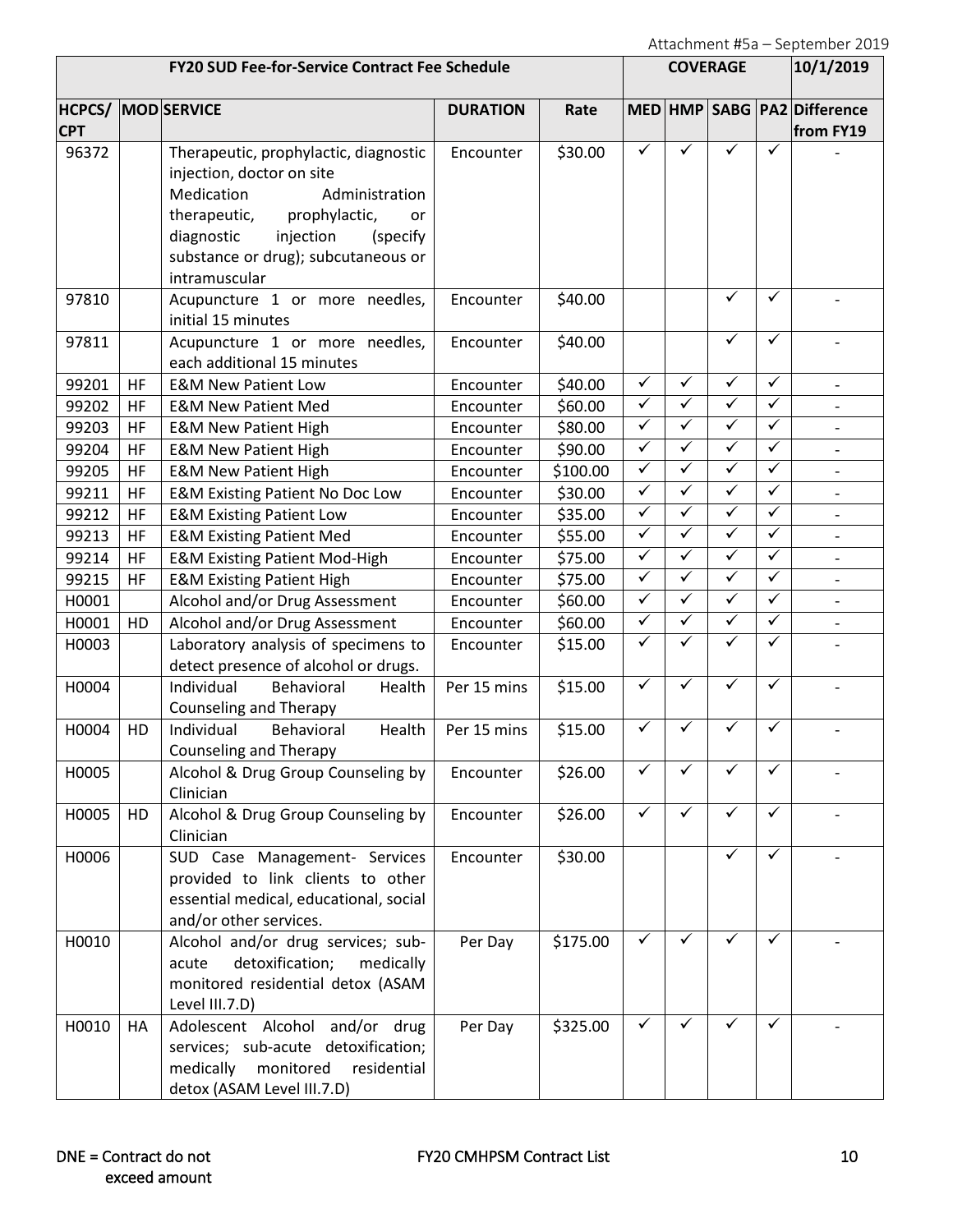|            |    | <b>FY20 SUD Fee-for-Service Contract Fee Schedule</b>                                                                                                                                                                                                                                                               |                 |          | <b>COVERAGE</b> |              |              | 10/1/2019    |                                          |
|------------|----|---------------------------------------------------------------------------------------------------------------------------------------------------------------------------------------------------------------------------------------------------------------------------------------------------------------------|-----------------|----------|-----------------|--------------|--------------|--------------|------------------------------------------|
| <b>CPT</b> |    | <b>HCPCS/ MOD SERVICE</b>                                                                                                                                                                                                                                                                                           | <b>DURATION</b> | Rate     |                 |              |              |              | MED HMP SABG PA2 Difference<br>from FY19 |
| H0012      |    | Alcohol and/or drug services; sub-<br>detoxification<br>(residential<br>acute<br>addiction program outpatient)                                                                                                                                                                                                      | Per Day         | \$175.00 | ✓               | $\checkmark$ |              | ✓            |                                          |
| H0012      | HA | Adolescent Alcohol and/or drug<br>services; sub-acute detoxification<br>(residential<br>addiction<br>program<br>outpatient)                                                                                                                                                                                         | Per Day         | \$325.00 | ✓               | ✓            | ✓            | ✓            |                                          |
| H0014      |    | Alcohol and/or drug services; sub-<br>detoxification;<br>acute<br>medically<br>monitored residential detox (ASAM<br>Level I.D)                                                                                                                                                                                      | Per Day         | \$175.00 | ✓               | ✓            | ✓            | ✓            |                                          |
| H0014      | HA | Adolescent Alcohol and/or drug<br>services; sub-acute detoxification;<br>residential<br>medically<br>monitored<br>detox (ASAM Level I.D)                                                                                                                                                                            | Per Day         | \$325.00 | ✓               | $\checkmark$ | $\checkmark$ | $\checkmark$ |                                          |
| H0015      |    | IOP Intensive Outpatient Care                                                                                                                                                                                                                                                                                       | Per Day         | \$110.00 | ✓               | ✓            | ✓            | ✓            |                                          |
| H0018      |    | and/or<br>Alcohol<br>drug<br>services;<br>corresponds to services provided in a<br>ASAM Level III.1 program, previously<br>referred to as short term residential<br>(non-hospital residential treatment<br>program)                                                                                                 | Per Day         | \$125.00 | ✓               |              |              | ✓            |                                          |
| H0018      | HA | Adolescent Alcohol and/or drug<br>services; corresponds to services<br>provided in a ASAM Level III.1<br>program, previously referred to as<br>short term residential (non-hospital<br>residential treatment program)                                                                                               | Per Day         | \$285.00 | ✓               | ✓            | ✓            | ✓            |                                          |
| H0018      | HD | Adolescent Alcohol and/or drug<br>services; corresponds to services<br>provided in a ASAM Level III.1<br>program, previously referred to as<br>short term residential (non-hospital<br>residential treatment program)                                                                                               | Per Day         | \$125.00 | ✓               |              |              | ✓            |                                          |
| H0019      |    | and/or<br>Alcohol<br>drug<br>services;<br>corresponds to services provided in<br>ASAM Level III.3 and ASAM Level III.5<br>programs, previously referred to as<br>long-term residential (non-medical,<br>residential<br>non-acute<br>care<br>in<br>treatment program where stay is<br>typically longer than 30 days) | Per Day         | \$123.00 | ✓               | ✓            | ✓            | ✓            |                                          |